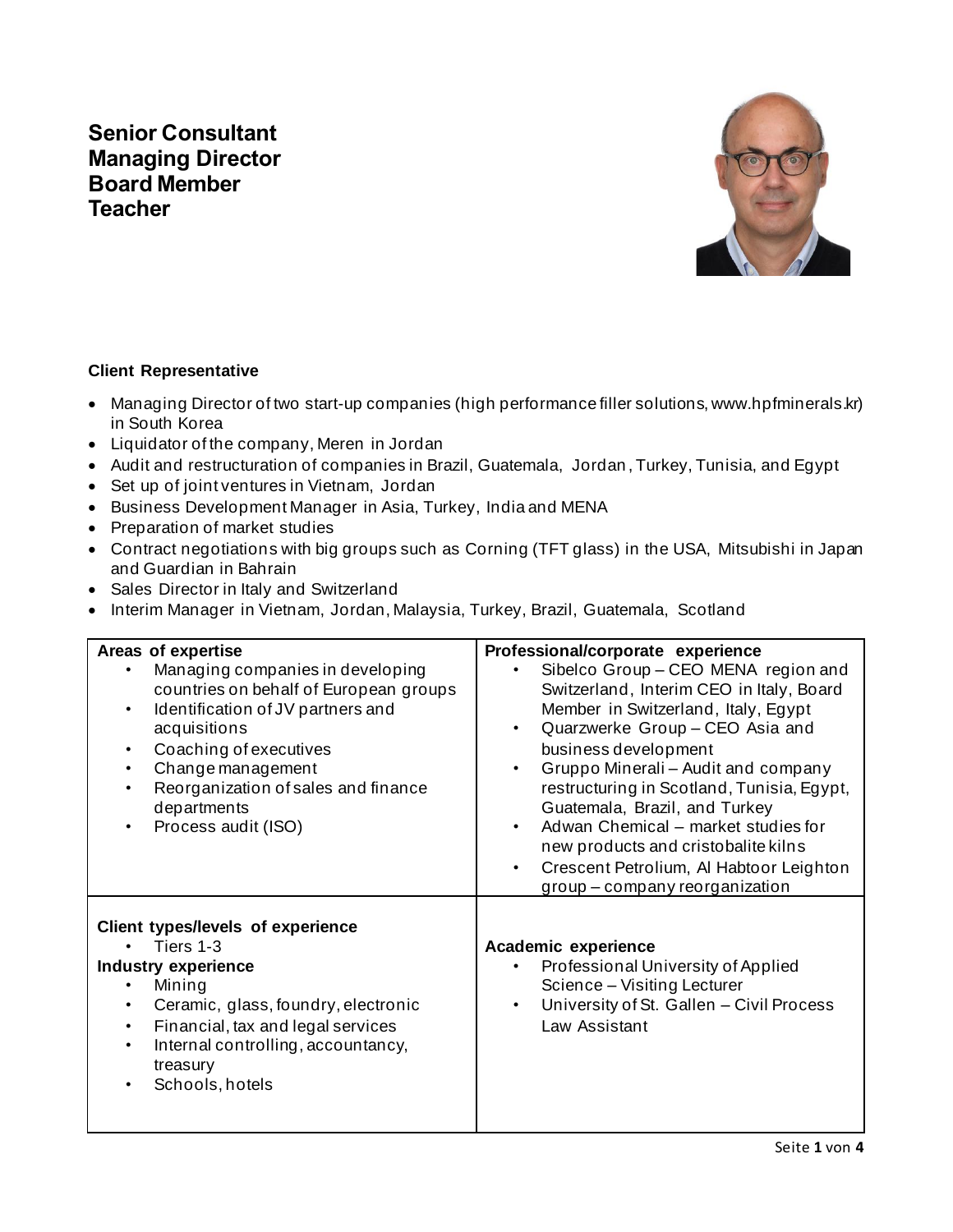| <b>Functional experience</b>                                                                                          | <b>Education</b>                                                                                                                                                  |
|-----------------------------------------------------------------------------------------------------------------------|-------------------------------------------------------------------------------------------------------------------------------------------------------------------|
| Consultancy<br>٠<br>Managing Director<br>$\bullet$<br><b>Board Member</b><br><b>Business Development Manager</b><br>٠ | Advanced management trainings with<br>٠<br>degree from Northwestern University<br>Chicago, Kellogg School of Management<br>MBA - University of Basel<br>$\bullet$ |
| <b>ISO Auditor</b><br>Coach and Mentor                                                                                | • LL.B. (lic.iur.) Bachelor of Law, HSG,<br>University of St. Gallen, Switzerland                                                                                 |

## Professional achievement

1. Reorganization of sales department

2008

Situation: Italian Sales Director indisposed for 18 months.

Achievement: Within three days, Bottini relocated to Italy. He took on the position of Sales Director (€120 million yearly turnover) and reorganized the sales department. He introduced a new reporting system, systematic customer visits and reports with key ratios, benchmark and key accounts approach. Due to the success of actions implemented, Bottini was appointed to the Board of Directors.

2. Emergency action planning

2011

Situation: Egyptian revolution – economy decline and collapse - impossible to export from Egypt. Achievement: Bottini organized a guaranteed raw material supply from other plants outside Egypt. He also increased the turnover, tons and EBITDA dramatically. Bottini also implemented a health and safety plan to guarantee staff safety.

3. Market study

2013

Situation: A Saudi investor wanted to invest in a new plant in Indonesia. Achievement: Preparation of a market study with identification of potential acquisition targets.

4. Market and product development

2013

Situation: Develop new businesses for a client in Saudi Arabia whose market was booming. Achievement: Bottini prepared a market study and country overview working with a local marketing research company. Bottini negotiated and finalized a joint venture with a member of the royal family .

## 5. Asian Group wanted to build a cristobalite kiln

2013

Situation: Market study and introduction of key service providers. Achievement: 18m USD project was completed successfully. (Need to format this like the others.)

6. Closure of a company in Egypt

2014 Situation: An Egyptian subsidiary of an Italian group was burning cash. Achievement: Liquidation of the company without incurring any social issues.

7. German group wanted to expand its activities in Asia 2014

Situation: Due to cultural differences, negotiations stagnated.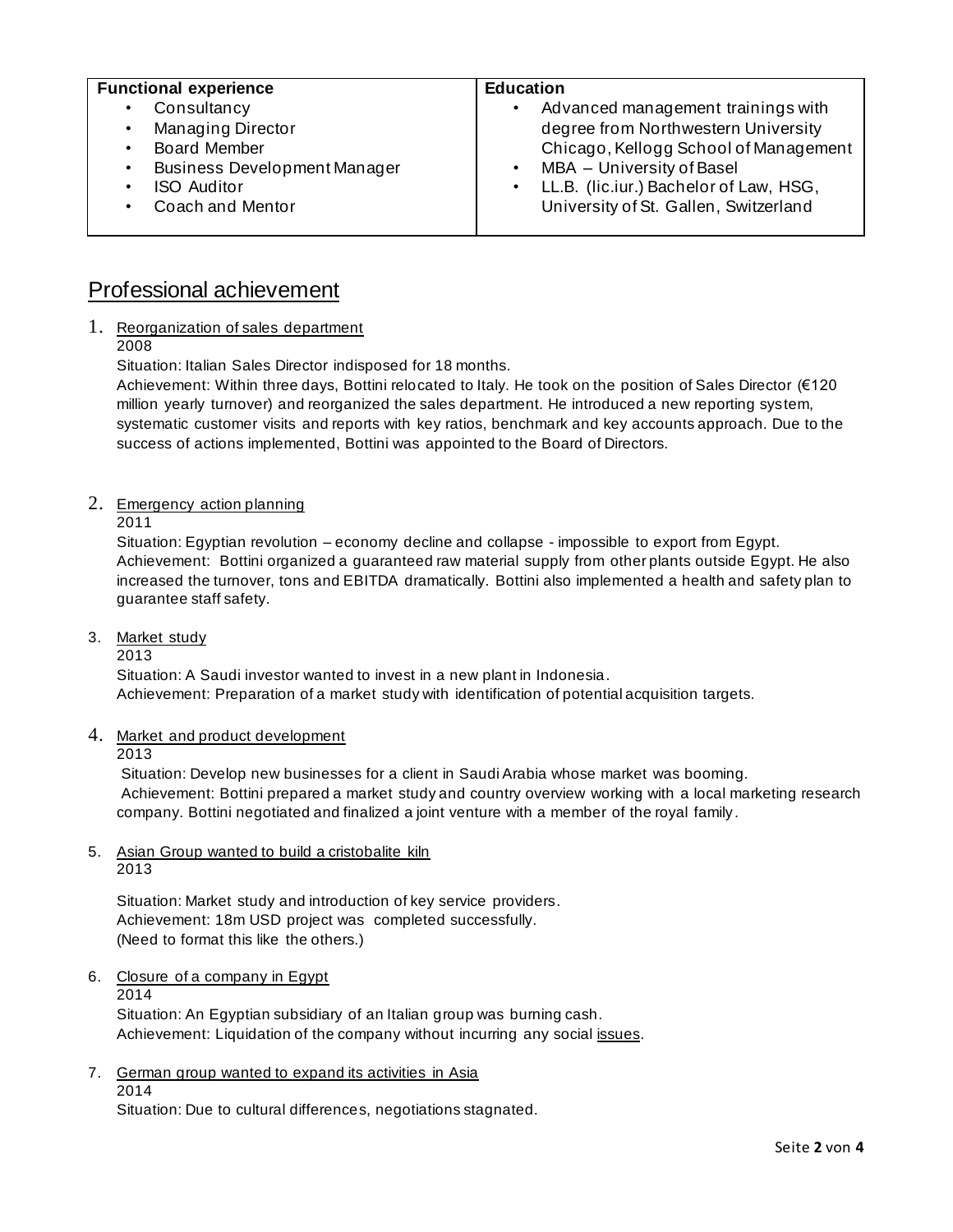Achievement: Negotiation of a JV agreement including the establishment of the JV.

8. Reorientation of a company in Guatemala

2015 Situation: Insufficient sales to operate profitably. Achievement: Strategic changes and creation of new markets.

9. Change management in Tunisia

2015

Situation: CEO was fired due to wrong doings administratively. Achievement: The hiring and integration of the new CEO into the business and introduction of compliance rules including an internal audit.

10. Agreement of long-term supplying contract in the USA

2016

Situation: German customer only wanted to invest if customers signed a long-term contract. Achievement: Negotiation in the USA and MOU regarding a 5-year sourcing contract.

11. Negotiation export fee in Vietnam

2016

Situation: Export fee of 30%.

Achievement: Introduction of new brands and reduction of the export tax fee to 5%.

12. Coaching of a new CEO in Brazil

2017

Situation: New CEO had no administrative and commercial experience. Achievement: New CEO (engineer) was able to supervise the preparation of monthly reporting.

- 13. Coaching of a new commercial director in Scotland
	- 2018

Situation: The Plant Manager was appointed CEO. Achievement: Preparation of a marketing plan, reporting system and cost allocation system.

14. Mentoring of a CEO in Turkey / business development

#### 2019-2020

Situation: the company was performing poorly. (900,000 euros in turnover and an EBIT loss of 600,000 euros.

Achievement: Reorganization of the production with cost savings and an increase in sales. EBIT 2019= 0 Negotiation of JV with a Turkish mining group.

#### 15. Engineered Stone Market Study

2020

Situation: Prepare a world market study about the engineered stone industry (including all the value chain from the suppliers of raw materials to the final customers.

Achievement: The market study is considered a working tool by many specialists in the EGS field.

#### 16. CEO of two start-up companies in Korea

2016-

*Company 1:*

Situation: A new company had to be created due to local distributors terminating their contracts and then starting to work with the competition.

Achievement: Find office space, recruitment of sales and administrative staff, the realization of a net cash flow of 300,000 euros in 2017 which was twice what the previous distributor was achieving.